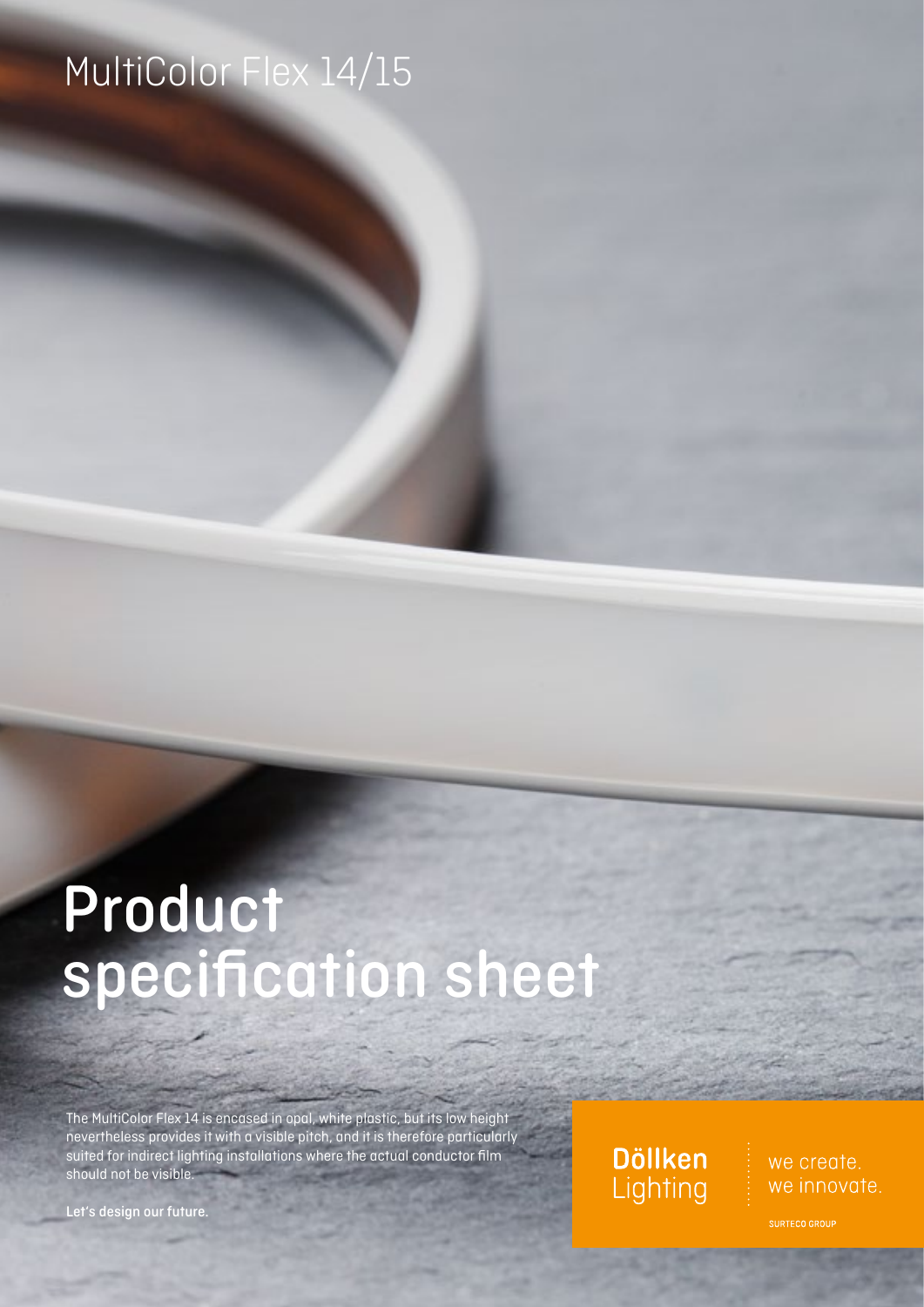# dimensions

| $14.2 \times 4.5$ mm |
|----------------------|
| $150 \text{ mm}$     |
| 37,5 mm              |
| 20.1 <sub>m</sub>    |
|                      |

#### light

| CCT of PCB*        | 3/4/5.000K                      | energy efficiency class |
|--------------------|---------------------------------|-------------------------|
| luminous flux**    | $70 \, \mathrm{Im/m}$           |                         |
| binning            | ANSI C78.377 Chromaticity Range |                         |
| CRI of PCB (Ra)    | > 80                            | light intensity distri  |
| expected life time | 50.000 h, LM70                  |                         |

### electrical

| voltage                     | 24 V            |
|-----------------------------|-----------------|
| power                       | $3,2$ W/m       |
| LEDs per step               | Δ               |
| current per step            | $20 \text{ mA}$ |
| constant current driver     |                 |
| each step                   | yes             |
| ESD protection              | yes             |
| inverse polarity connection | yes             |
| $\text{TC}^{\circ}$         | $32^{\circ}$ C  |
| dimmable                    | yes, only PWM   |
| needed driver must comply   | 24 V DC SELV    |

# environmental /compliances

| 4,2 x 4,5 mm | ambient temperature     | $-20$ °C to $+60$ °C      |
|--------------|-------------------------|---------------------------|
| 150 mm       |                         | 41380720, Döllken         |
| 37,5 mm      | WEEE-Reg. No.           | <b>Lighting Flex Line</b> |
| 20,1 m       |                         | CE, RoHS,                 |
|              | compliances             | DIN EN 62031:2008,        |
|              |                         | <b>DIN EN 62717</b>       |
|              |                         | 5 years                   |
|              | warranty                | (conditions apply)        |
| 3/4/5.000 K  | energy efficiency class | $A - A$ ++                |
|              |                         |                           |

# light intensity distribution



C0 - C180 C90 - C270

# technical drawings

### mechanical

| dimensions of smallest<br>operating unit | 150 x 14,2 x 4,5 mm               |
|------------------------------------------|-----------------------------------|
| suitable mounting                        | aluminum mounting                 |
| method***                                | profile, glue                     |
| degree of protection (strip)             | IP68, 10 m                        |
| degree of protection<br>(connection)     | IP68, 10 m                        |
| mechanical impact protection             | IK10                              |
| bending radius vertical                  | $20 \text{ mm}$                   |
| bending radius horizontal                | 200 mm                            |
| aluminium profil dimensions              | $2.500 \times 17.6 \times 6.7$ mm |
| aluminium profil colour                  | aluminium                         |
|                                          |                                   |

### encapsulation

| combustibility class | $UL-94-HB$ |
|----------------------|------------|
| dialectric strength  | 18 kV/mm   |
| halogen free         | ves        |
| chlorine free        | ves        |



# step schematic



correlated colour temperature of PCB, encapsulation will affect the colour temperature \*

luminous flux is related to 5.000 K, warmer colour temperatures will reduce the luminous flux, all data are showing typical values, actual lumen output can be less and depends also on surface colour \*\*

the LED modules are being delivered without any adhesive tape or glue, aluminum profiles have to be ordered separately, recommendations regarding suitable glue/tapes are being given for individual projects \*\*\*